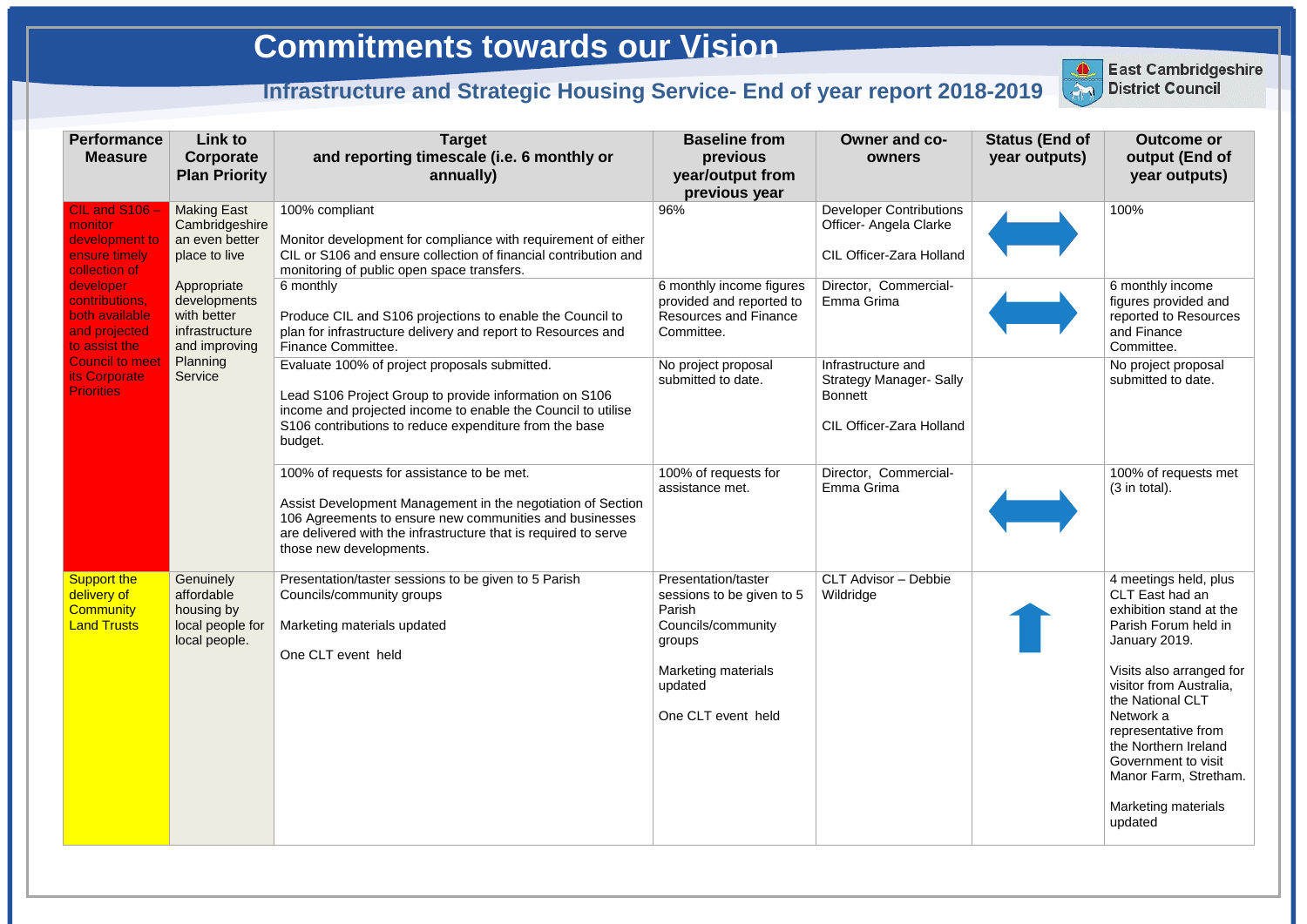|                                                                                      |                                                                                                                                                  |                                                                                                                                                                                                                                                                                                                                                                                        |                                                                                                                                                                                                                                                                   |                                                                        | <b>CLT East Staff also</b><br>spoke at several<br>events including the<br>Community-led<br>Housing Event at the<br>Maltings and the Open<br>Eco Homes event on<br>Cohousing and<br><b>Community Land</b><br>Trusts.                        |
|--------------------------------------------------------------------------------------|--------------------------------------------------------------------------------------------------------------------------------------------------|----------------------------------------------------------------------------------------------------------------------------------------------------------------------------------------------------------------------------------------------------------------------------------------------------------------------------------------------------------------------------------------|-------------------------------------------------------------------------------------------------------------------------------------------------------------------------------------------------------------------------------------------------------------------|------------------------------------------------------------------------|--------------------------------------------------------------------------------------------------------------------------------------------------------------------------------------------------------------------------------------------|
| <b>Facilitate</b><br>delivery of a<br>wide range of<br>infrastructure<br>and housing | <b>Making East</b><br>Cambridgeshire<br>an even better<br>place to live                                                                          | Quarterly reports produced and sent to Council Members -<br>outlining progress of Ely southern bypass, the district leisure<br>facility, the cinema, North Ely, Littleport station, Ely and<br>Littleport station car park expansion and A14 improvements                                                                                                                              | Quarterly updates sent                                                                                                                                                                                                                                            | Infrastructure and<br><b>Strategy Manager- Sally</b><br><b>Bonnett</b> | <b>Quarterly reports</b><br>produced and<br>distributed to Council<br>Members.                                                                                                                                                             |
|                                                                                      | Appropriate<br>developments<br>with better<br>infrastructure<br>and improving<br><b>Planning</b><br>Service<br>Making it easier<br>to get around | Maintain the Council's Register of Interest in Self Build and<br>Custom House Building and forward details of planning<br>applications including self build plots to those on the register.                                                                                                                                                                                            | Register has been<br>reviewed quarterly.<br>Details of all planning<br>applications received by<br>the Council that including<br>self-build plots have been<br>sent to those on the<br>Register.                                                                  | Infrastructure and<br><b>Strategy Manager- Sally</b><br><b>Bonnett</b> | Details of all planning<br>applications received<br>by the Council that<br>including self-build<br>plots have been sent to<br>those on the Register.                                                                                       |
|                                                                                      | the District and<br>do business                                                                                                                  | 100% of requests for assistance to be met.<br>Provide an ongoing affordable housing S106 service to the<br>planning team, negotiating and securing affordable housing on<br>private developments in line with strategic requirements and<br>planning policy through S106 agreements, Community land<br>trust, rural exception sites and other means of provision where<br>appropriate. | 100% of requests for<br>assistance met                                                                                                                                                                                                                            | <b>Strategic Housing</b><br>Enabler - Caroline<br>Hannon/Kim Langley   | 100% of requests met<br>$(50$ in total).                                                                                                                                                                                                   |
|                                                                                      |                                                                                                                                                  | Provide an efficient financial review service to land owners and<br>developers.                                                                                                                                                                                                                                                                                                        | 100% of requests for<br>assistance met                                                                                                                                                                                                                            | <b>Strategic Housing</b><br>Enabler - Caroline<br>Hannon/Kim Langley   | No requests received<br>to date.                                                                                                                                                                                                           |
|                                                                                      |                                                                                                                                                  | By March 2018<br>Update the Strategic Housing Market assessment document.                                                                                                                                                                                                                                                                                                              | The East Cambridgeshire<br><b>Objectively Assessed</b><br><b>Housing Need October</b><br>2016 report provides an<br>updated objectively<br>assessed need (OAN) for<br>housing in East<br>Cambridgeshire for the<br>period 2014 to 2036.<br>SHMA team continues to | <b>Strategic Housing</b><br>Enabler - Caroline<br>Hannon/Kim Langley   | The East<br>Cambridgeshire<br><b>Objectively Assessed</b><br><b>Housing Need October</b><br>2016 report provides<br>an updated objectively<br>assessed need (OAN)<br>for housing in East<br>Cambridgeshire for the<br>period 2014 to 2036. |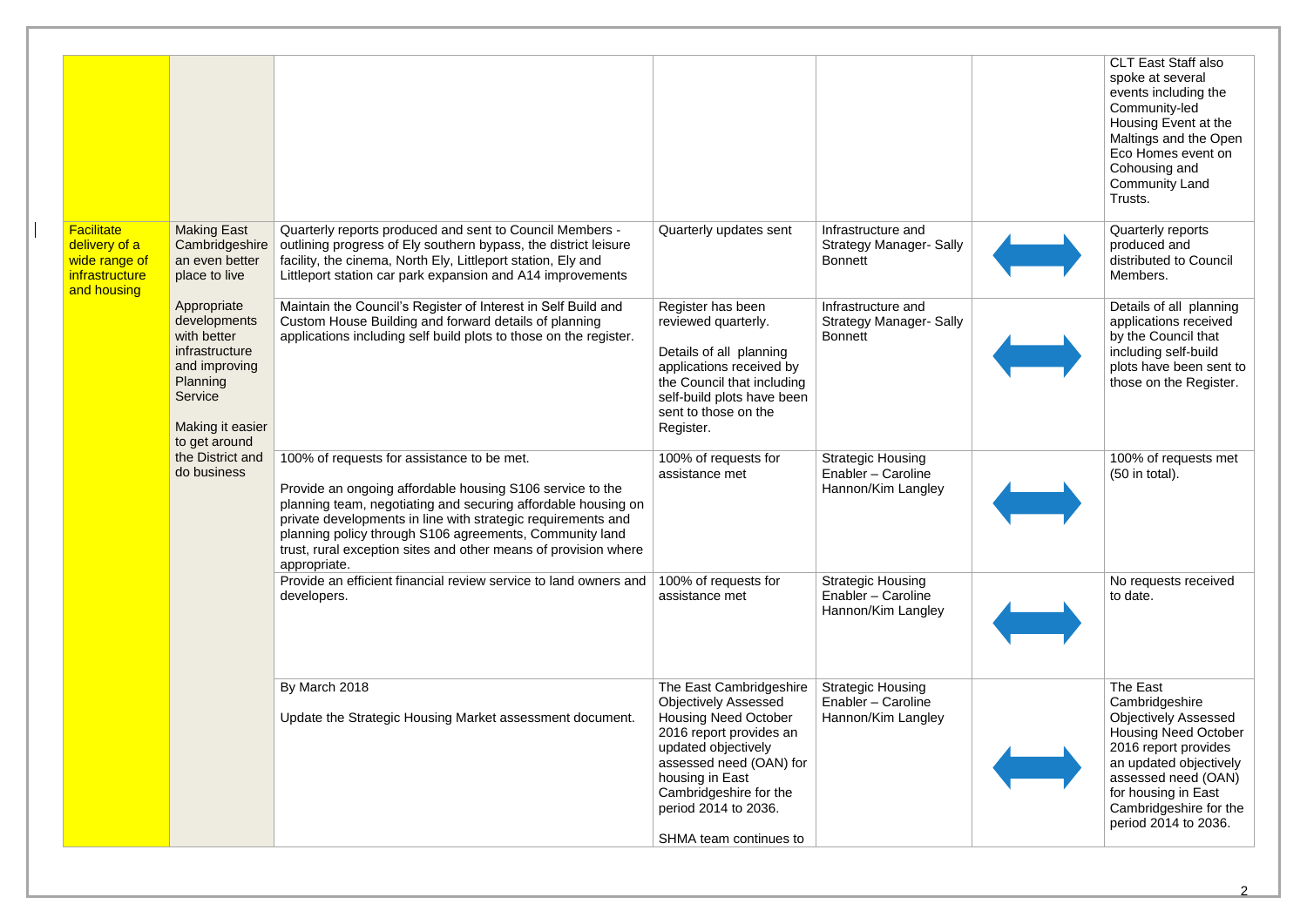|                                                                                                                                                                                    |                                                                                                        |                                                                                                                                                                                                                                                                                                                         | keep all of the datasets<br>up to date so that the<br>data is continuously up to<br>date but they haven't<br>produced a specific<br>report.                                                                                                                                                          |                                                                                                    | <b>SHMA team continues</b><br>to keep all of the<br>datasets up to date so<br>that the data is<br>continuously up to date<br>but they haven't<br>produced a specific<br>report.                                                           |
|------------------------------------------------------------------------------------------------------------------------------------------------------------------------------------|--------------------------------------------------------------------------------------------------------|-------------------------------------------------------------------------------------------------------------------------------------------------------------------------------------------------------------------------------------------------------------------------------------------------------------------------|------------------------------------------------------------------------------------------------------------------------------------------------------------------------------------------------------------------------------------------------------------------------------------------------------|----------------------------------------------------------------------------------------------------|-------------------------------------------------------------------------------------------------------------------------------------------------------------------------------------------------------------------------------------------|
| North $Ely -$<br>facilitate the<br>delivery of a<br>sustainable<br>community in<br>line with the<br>vision set out in<br>the draft<br>Supplementary<br>Planning<br><b>Document</b> | Appropriate<br>developments<br>with better<br>infrastructure<br>and improving<br>Planning<br>Service   | Work with partners to develop appropriate schemes for<br>infrastructure and services to North Ely<br>Explore Community Facility requirements for the North Ely<br>Development<br>Work with the applicants to ensure that infrastructure delivery<br>is co-ordinated and in accordance with the planning<br>applications | Work with partners to<br>develop appropriate<br>schemes for<br>infrastructure and<br>services to North Ely<br><b>Community Facilities</b><br>Study<br>Work with the applicants<br>to ensure that<br>infrastructure delivery is<br>co-ordinated and in<br>accordance with the<br>outline applications | Infrastructure and<br><b>Strategy Manager- Sally</b><br><b>Bonnett</b>                             | The Planning Service<br>has been working with<br>the applicant on the<br>discharge of planning<br>conditions and this will<br>be ongoing and feed<br>into the other North Ely<br>work areas. Assistance<br>has been given as<br>required. |
| Communicate<br>with the<br>relevant<br>stakeholders<br>through<br>consultation                                                                                                     | A customer<br>driven efficient<br>Council with a<br>"can do"<br>attitude and pro<br>business           | 2 growth delivery newsletters<br>Produce 2 growth delivery newsletters to educate and inform<br>the wider community on forthcoming plans in the district, and<br>other items of interest, and any 'feel good' projects to promote<br>the work of the District Council                                                   | 2 newsletters produced                                                                                                                                                                                                                                                                               | <b>Developer Contributions</b><br>Officer- Angela Clarke                                           | 2 newsletters<br>produced.                                                                                                                                                                                                                |
| events, forums<br>and update<br>sessions                                                                                                                                           | approach and<br>commercially<br>focused to<br>ensure financial<br>self sufficiency<br>for the taxpayer | Visits as requested by Parish Councils<br>Continue the parish council liaison programme to educate and<br>provide guidance to local councils on the community<br>infrastructure levy and the meaningful proportion                                                                                                      | 3 Parish Councils visited                                                                                                                                                                                                                                                                            | Director, Commercial-<br>Emma Grima                                                                | 3 Parish Councils<br>visited.<br>Plus guidance has<br>been given to others<br>via telephone/e.mail.                                                                                                                                       |
|                                                                                                                                                                                    |                                                                                                        | March 2018<br>Consult local parish councils and key stakeholders on the CIL<br>Regulations 123 list (R123 List) and CIL Governance Plan<br>which sets out what infrastructure may benefit from CIL<br>funding and how the funding may be allocated.                                                                     | No changes have been<br>made to the R123 list in<br>the past 6 months so no<br>consultation has been<br>necessary.                                                                                                                                                                                   | Infrastructure and<br><b>Strategy Manager- Sally</b><br><b>Bonnett</b><br>CIL Officer-Zara Holland | Consultation held and<br>6 new projects added<br>to R123 List during<br>2018/19                                                                                                                                                           |
|                                                                                                                                                                                    |                                                                                                        | 4 forums<br>Continue the CIL education programme and agents' forums to<br>educate developers/agents and self build applicants about the<br>CIL process                                                                                                                                                                  | 4 forums held                                                                                                                                                                                                                                                                                        | <b>Developer Contributions</b><br>Officer- Angela Clarke                                           | This performace<br>measure has been<br>transferred to the<br><b>Planning Service</b>                                                                                                                                                      |
|                                                                                                                                                                                    |                                                                                                        | 1 workshop<br>Hold an annual CIL/R123 List workshop held to give details of                                                                                                                                                                                                                                             | 1 workshop held                                                                                                                                                                                                                                                                                      | Infrastructure and<br><b>Strategy Manager- Sally</b><br><b>Bonnett</b>                             | Presentation given at<br>Parish Forum.                                                                                                                                                                                                    |